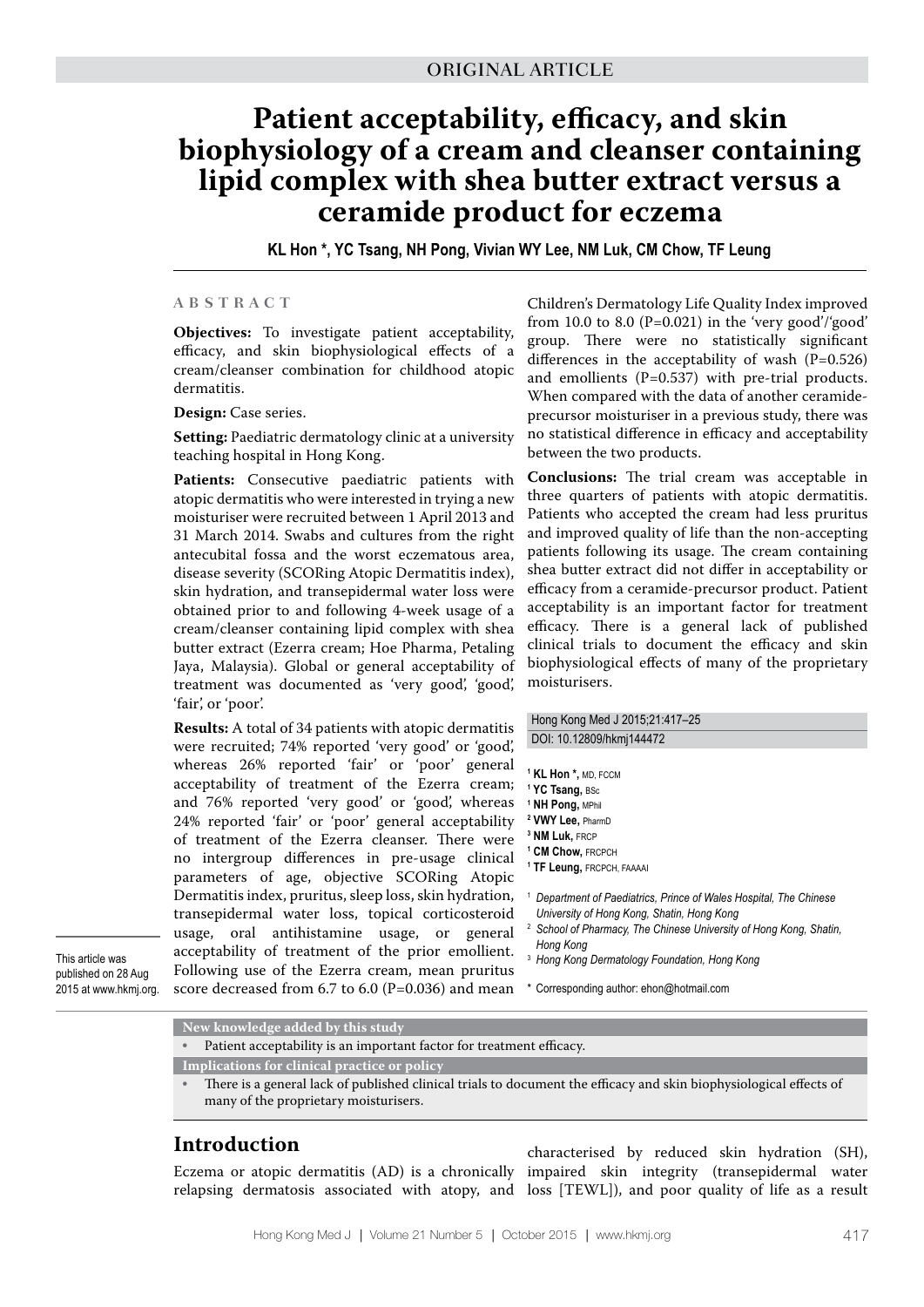# 從患者接受程度、藥效和皮膚生理狀況比較使用 含牛油果脂複合物和含神經酰胺的修護霜/ 洗面奶來治療濕疹

韓錦倫、曾燕靜、龐雅軒、李詠恩、陸乃明、周中武、梁廷勳 目的:探討兒童濕疹患者使用修護霜/洗面奶治療的接受程度、藥效和 皮膚生理狀況。

設計:病例系列回顧。

安排:香港一所大學教學醫院的小兒皮膚科門診部。

患者:2013年4月1日至2014年3月31日期間所有自願使用一種新修 護霜產品的兒童濕疹患者均被列入研究範圍,並替患者評估使用含 牛油果脂複合物的Ezerra洗面奶/修護霜之前和4星期後的狀況:從右 側肘窩和最嚴重的濕疹位置的拭子培養、疾病重度(濕疹評分指標 SCORAD)、皮膚含水量和經表皮的水分流失。患者的接受程度分為 「很好」、「好」、「一般」和「不能接受」。

結果:共34名兒童濕疹患者參與本研究,其中74%表示對Ezerra修護 霜的接受程度為「很好」和「好」,26%表示「一般」和「不能接 受」;另外76%表示對Ezerra洗面奶的接受程度為「很好」和「好」, 另24%表示「一般」和「不能接受」。參與者在使用產品前於以下幾 方面均無組內差異,包括年齡、客觀SCORAD指標、瘙癢度、失眠、 皮膚含水量、經表皮的水分流失、外用皮質類固醇的使用、口服抗組 胺劑的使用、或對之前曾使用其他產品的接受程度。表示對Ezerra修 護霜接受程度為「很好」和「好」的組別在使用後的平均瘙癢度從6.7 下降至6.0 (P=0.036), 兒童皮膚病生活質量的平均指數則從10.0改 善至8.0(P=0.021)。與過往使用其他產品的研究測試比較,參與者 對洗面奶(P=0.526)和修護霜(P=0.537)的接受程度並無統計學 差異。將本研究的修護霜與過往使用另一種含引發皮脂神經酰胺修護 霜比較後,發現兩種產品在藥效和接受程度方面也無統計學差異。

結論:本研究中四分之三的兒童濕疹患者表示接受使用Ezerra修護 霜。與使用修護霜接受程度為「一般」和「不能接受」 的組別比較, 「很好」和「好」的組別有較少瘙癢,生活質量亦較佳。含有乳木果 油提取成分與含有引發皮脂神經酰胺的修護霜比較,使用者在接受程 度或療效方面並無差異。患者的接受性是治療功效的重要因素。發表 的文獻中普遍缺乏研究潤膚霜的有效性和皮膚生理效果的臨床試驗。

> of deficient ceramides in the epidermis.<sup>1</sup> Regular application of a moisturiser is the key step in its management. Moisturiser therapy for AD is significantly complicated by the diversity of disease manifestations and by a variety of complex immune<br>abnormalities.<sup>1</sup> Filaggrin (filament-aggregating abnormalities.1 (filament-aggregating) protein) and related moisturising factors have an important function in epidermal differentiation and barrier function, and null mutations within the filaggrin gene are major risk factors for developing AD.2-6 Ceramides and related lipid products are also important components in skin barrier function.7 Recent advances in the understanding of the pathophysiological process of AD have led to the production of new moisturisers targeted at correcting the reduced amount of ceramides and

natural moisturising factors in the stratum corneum with ceramides, pseudoceramides, or natural moisturising factors.7 Many proprietary products claim to have these ingredients, but have no or limited studies to document their clinical efficacy. Our group previously tested a number of these commercial products and found patient preference and acceptability may influence outcomes of topical treatment independent of the ingredients in these products.8 The purposes of this study were to investigate patient acceptability of a cream/ cleanser combination containing lipid complex and shea butter extract with claimed antihistaminergic properties, and evaluate its efficacy in improving the clinical and biophysiological properties of the skin in AD patients. A MEDLINE search was also performed to evaluate whether evidence of efficacy of many of the proprietary moisturisers exists.

## **Methods**

Consecutive patients with AD who were interested in trying a new moisturiser were recruited from the paediatric dermatology clinic at a university teaching hospital in Hong Kong. Diagnosis of AD was based on the UK working group criteria.<sup>9</sup> In this study, SH and TEWL in the right forearm (2 cm below the antecubital flexure), and disease severity (SCORing Atopic Dermatitis [SCORAD] index) were measured. We have previously described our method of standardising measurements of SH and TEWL.10 After acclimatisation in the consultation room with the patient sitting comfortably in a chair for 20 to 30 minutes, SH (in arbitrary units) and TEWL (in  $g/m^2/h$ ) were then measured according to the manufacturer's instructions with the Mobile Skin Center MSC 100 equipped with a Corneometer CM 825 (Courage + Khazaka electronic GmbH, Cologne, Germany), and a Tewameter TM 210 probe (Courage + Khazaka electronic GmbH). We documented that a site 2 cm distal to the right antecubital flexure was optimal for standardisation. Oozing and infected areas were avoided by moving the probe slightly sideways.10 The clinical severity of AD was assessed with the SCORAD index.11,12 The SCORAD index also scores pruritus and sleep loss/ disturbance on a scale of 0 to 10 (0 being not affected and 10 being most severely affected).

Patients were given a liberal supply of a trial cream containing lipid complex with shea butter extract for eczema (Ezerra [E]; Hoe Pharma, Petaling Jaya, Malaysia) and body wash (E, Hoe Pharma). The moisturiser contained STIMU-TEX AS (Centerchem Inc, Norwalk [CT], US) and saccharide isomerate. The wash contained STIMU-TEX AS and Amisoft (Amisoft Technologies Ltd, Brentwood, UK). The patients were instructed not to use any other moisturiser or topical treatment. Use of any medications such as topical corticosteroid or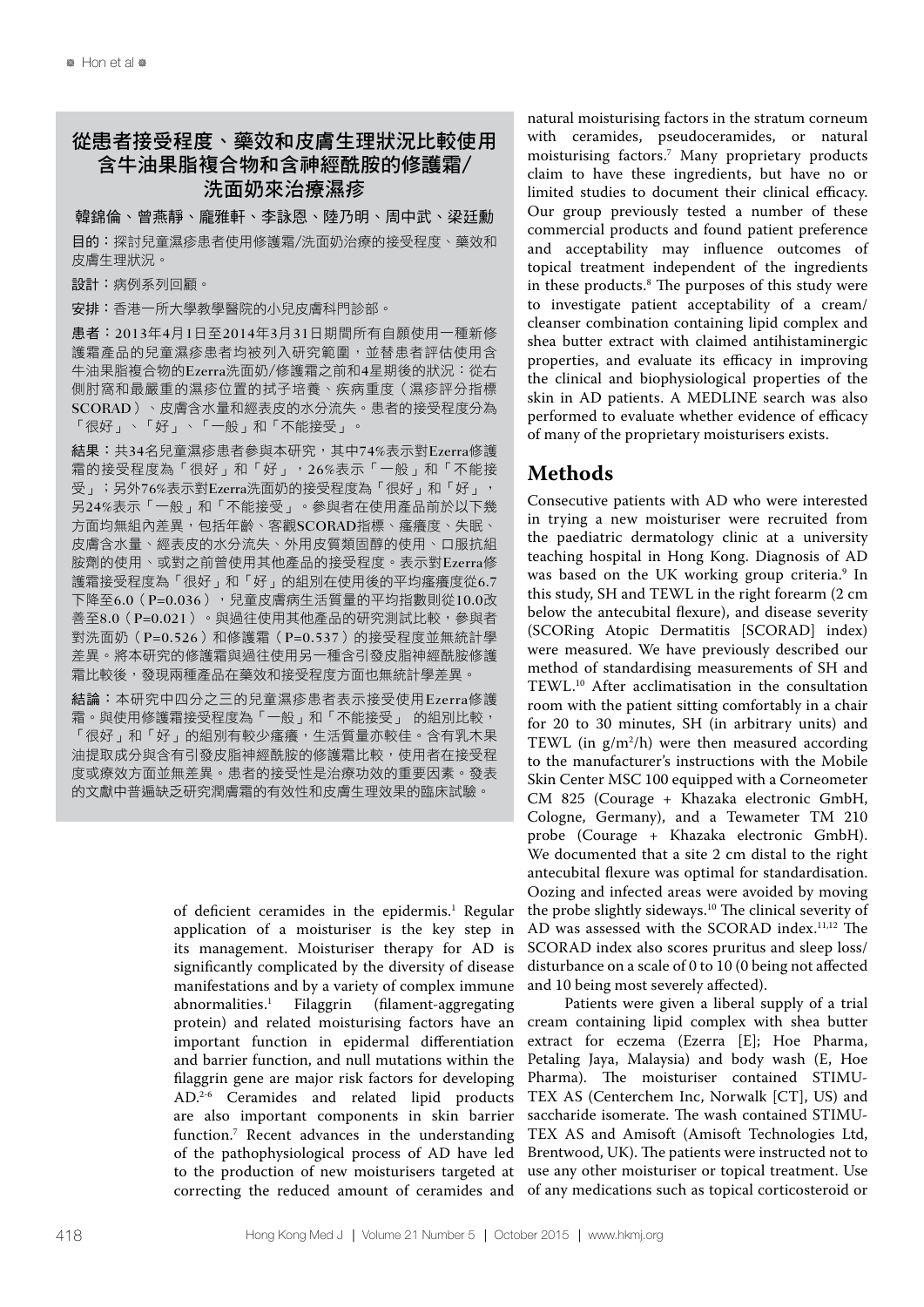oral antihistamine was documented. Patients were encouraged to use the test moisturiser at least twice daily on the flexures and areas with eczema. In case the emollient effect was not satisfactory, they could use their usual emollient and medications, but the frequency of such use was to be reported and they must continue with the E moisturiser. The patients were reviewed at the end of 4 weeks. Measurements of SCORAD index, Children's Dermatology Life Quality Index (CDLQI), SH, and TEWL were repeated. Patients' global or general acceptability of treatment (GAT) was recorded as 'very good', 'good', 'fair', or 'poor'.<sup>8,13</sup> Approval was obtained from the Clinical Research Ethics Committee of the Chinese University of Hong Kong and written informed consents were obtained from the guardian and patient.

Continuous data were expressed as mean and standard deviation. Mann-Whitney *U* test was used for intergroup comparison and Wilcoxon signed rank test for within-group comparison as a small number of patients was included. Categorical data were presented in counts. Chi squared test or Fisher's exact test where appropriate was used to compare intergroup categorical data, while McNemar's test was used to compare withingroup categorical data. Fisher's exact test was used to determine the GAT of previously used proprietary products and E moisturiser and wash. All comparisons were two-tailed, and P values of <0.05 were considered to be statistically significant. The results were also compared with the data for an emollient (C) containing ceramide-precursor lipids and moisturising factors  $(n=24).$ <sup>14</sup>

## **Results**

Between 1 April 2013 and 31 March 2014, 34 patients (56% boys; mean [ $\pm$  standard deviation] age, 12.1  $\pm$ 4.4 years) with AD were recruited and treated with applications of a moisturising cream (E). Compliance was good and patients generally managed to use the moisturiser daily. Among the patients, 74% reported 'very good' or 'good' acceptability, whereas 26% reported 'fair' or 'poor' acceptability of the moisturiser (Tables 1 and 2).

There were no intergroup differences in preusage clinical parameters of age, objective SCORAD index, pruritus, sleep loss, SH, TEWL, topical corticosteroid usage, oral antihistamine usage, or GAT of prior emollient (Table 2). Following use of the E cream, pruritus score and CDLQI were lower in the 'very good'/'good' group than in the 'fair'/'poor' group. Mean pruritus score decreased from 6.7 to 6.0 (P=0.036) and mean CDLQI improved from 10.0 to 8.0 (P=0.021) in the 'very good'/'good' group (Table 2).

When analysed for the association of the rating of acceptability, the acceptability of E cleanser (P=0.526) and E cream (P=0.537) was not significantly associated with their respective pretrial products (Table 1). Patients who preferred the trial moisturiser or wash might or might not have come from the group of poor/fair acceptability of their prior emollient or wash, and vice versa. Prior products included emulsifying ointment and various other proprietary products.

When compared historically with another product containing ceramide-precursor lipids (C) that we tested in a previous report, $14$  the present shea butter extract–containing cream showed similar efficacy and acceptability (Table 3). It appears that ceramide does not confer superiority in terms of acceptability and clinical efficacy.

A MEDLINE search was performed on selected common proprietary moisturisers/emollients for eczema using the following search terms in combinations: "eczema" OR "atopic dermatitis", AND "emollient" OR "moisturizer" OR "barrier" OR "barrier repair" OR "natural moisturizing factor" OR "ceramide" OR "pseudoceramide". We selected literature mainly from the past 10 years, but did not exclude commonly referenced and highly cited older articles. We included and described all randomised trials, case series, and bench studies in barrier repair therapy for eczema, with limits activated (Humans, Clinical Trial, Meta-Analysis, Randomized Controlled Trial, English, published in the past 10

TABLE 1. Global acceptability of treatment (GAT) of cream/cleanser containing lipid complex (E)

| <b>GAT score</b> |                                    | P value*         |                             |                       |                                      |                             |  |  |
|------------------|------------------------------------|------------------|-----------------------------|-----------------------|--------------------------------------|-----------------------------|--|--|
|                  | <b>Prior emollient</b><br>$(n=28)$ | E cream $(n=34)$ | <b>Prior wash</b><br>(n=27) | E cleanser ( $n=34$ ) | <b>Prior emollient</b><br>vs E cream | Prior wash vs<br>E cleanser |  |  |
| Very good        | 5(17.9)                            | 2(5.9)           | 1(3.7)                      | 2(5.9)                | 0.537                                | 0.526                       |  |  |
| Good             | 13 (46.4)                          | 23 (67.6)        | 16 (59.3)                   | 24 (70.6)             |                                      |                             |  |  |
| Fair             | 9(32.1)                            | 7(20.6)          | 9(33.3)                     | 7(20.6)               |                                      |                             |  |  |
| Poor             | (3.6)                              | 2(5.9)           | 1(3.7)                      | 1(2.9)                |                                      |                             |  |  |

Abbreviation: E = Ezerra

\* Fisher's exact test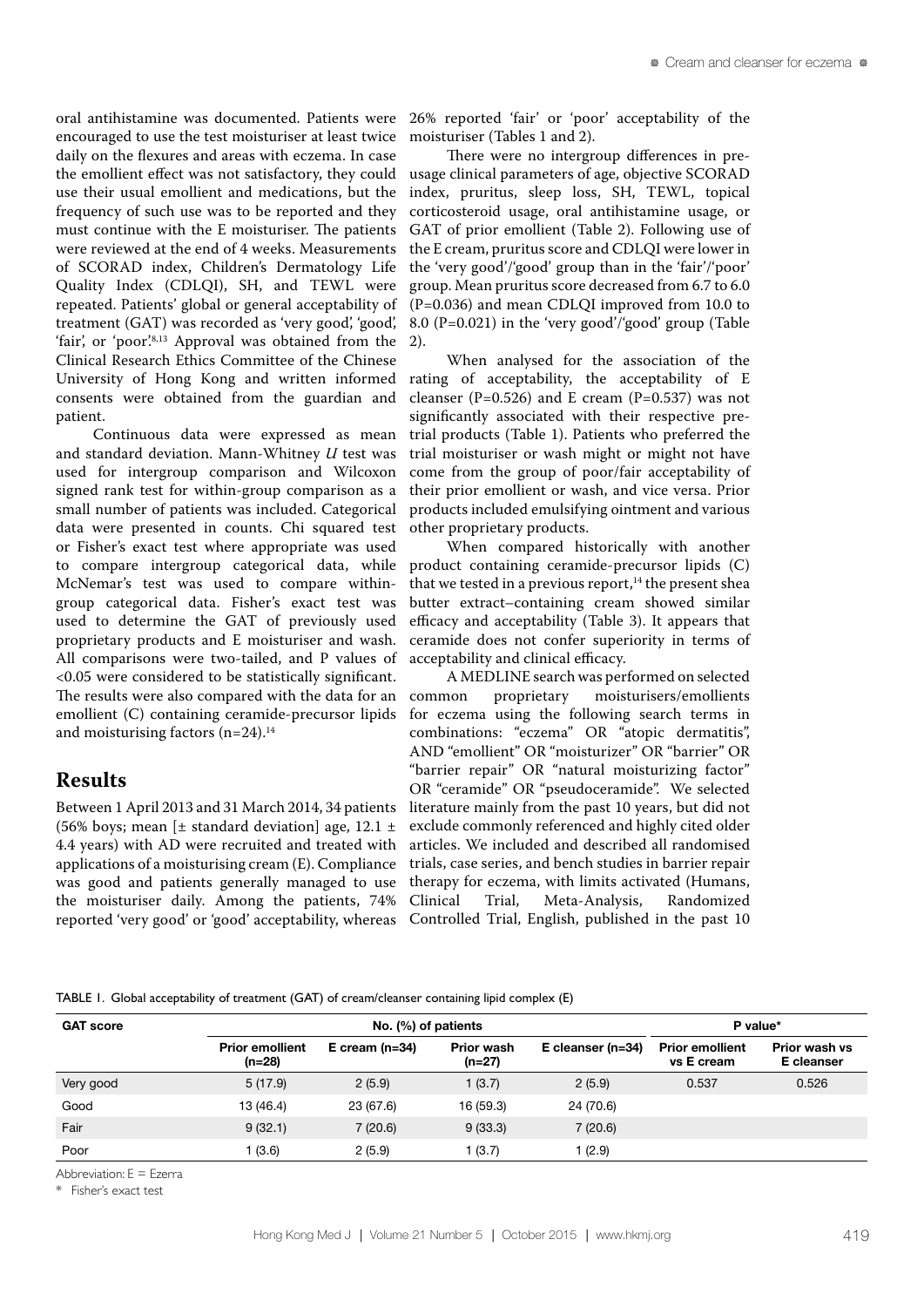|                                             | Data*           |                   |                 |                          | P value                  |                          |                          |                          |
|---------------------------------------------|-----------------|-------------------|-----------------|--------------------------|--------------------------|--------------------------|--------------------------|--------------------------|
| <b>Patient GAT</b><br>Very good/good (n=25) |                 | Fair/poor $(n=9)$ |                 | $\overline{\phantom{a}}$ | $\overline{\phantom{a}}$ |                          | $\overline{\phantom{a}}$ |                          |
| Male $(\%)$                                 | 15 (60%)        |                   |                 | 4 (44%)                  |                          | $\overline{\phantom{a}}$ | $0.462+$                 | ۰                        |
| Age (years)                                 | $11.8 \pm 4.5$  |                   | $13.0 \pm 4.3$  |                          | $\overline{\phantom{a}}$ | $\overline{\phantom{a}}$ | 0.539                    | $\overline{\phantom{a}}$ |
|                                             | (1) Preuse      | (2) Postuse       | (3) Preuse      | (4) Postuse              | $(1)$ vs $(2)$           | $(3)$ vs $(4)$           | $(1)$ vs $(3)$           | $(2)$ vs $(4)$           |
| Objective SCORAD (0-83)‡                    | $33.4 \pm 16.1$ | $32.0 \pm 15.8$   | $29.3 \pm 16.8$ | $31.2 \pm 16.5$          | 0.397                    | 0.859                    | 0.419                    | 0.878                    |
| Pruritus (0-10)§                            | $6.7 \pm 1.6$   | $6.0 \pm 2.1$     | $5.6 \pm 1.9$   | $6.3 \pm 1.9$            | 0.036                    | 0.200                    | 0.151                    | 0.591                    |
| Sleep disturbance (0-10)§                   | $4.3 \pm 3.4$   | $4.2 \pm 3.3$     | $3.4 \pm 3.6$   | $4.8 \pm 3.3$            | 0.954                    | 0.221                    | 0.442                    | 0.645                    |
| CDLQI (0-30)§                               | $10.0 \pm 5.0$  | $8.0 \pm 4.0$     | $9.0 \pm 4.6$   | $10.3 \pm 7.8$           | 0.021                    | 0.623                    | 0.618                    | 0.565                    |
| SH (au)                                     | $34.2 \pm 15.9$ | $33.1 \pm 13.9$   | $29.6 \pm 13.4$ | $30.8 \pm 11.7$          | 0.553                    | 0.859                    | 0.645                    | 0.618                    |
| TEWL $(g/m^2/h)$                            | $11.3 \pm 3.0$  | $10.6 \pm 1.7$    | $10.4 \pm 2.6$  | $10.2 \pm 1.7$           | 0.145                    | 0.859                    | 0.316                    | 0.565                    |
| Staphylococcus aureus                       |                 |                   |                 |                          |                          |                          |                          |                          |
| Antecubital fossa                           | 12              | 14                | 5               | 4                        | 0.774                    | 1.000                    | $1.000+$                 | $0.703+$                 |
| Worst area                                  | 14              | 15                | 5               | $\overline{7}$           | 1.000                    | 0.500                    | $1.000+$                 | $0.439+$                 |
| Topical corticosteroid                      | 20              | 14                | 6               | 5                        | 0.109                    | 1.000                    | $0.649+$                 | $1.000+$                 |
| Antihistamine                               | 15              | 12                | 4               | 5                        | 0.375                    | 1.000                    | $0.462+$                 | 1.000+                   |

#### TABLE 2. Acceptability and efficacy of Ezerra cream containing lipid complex

Abbreviations: au = arbitrary unit; CDLQI = Children's Dermatology Life Quality Index; GAT = global acceptability of treatment; SCORAD = SCORing Atopic Dermatitis index;  $SH =$  skin hydration;  $TEWL =$  transepidermal water loss

\* Data are shown in No., No. (%), or mean  $\pm$  standard deviation

† Fisher's exact test

‡ Eczema: <15 denotes mild, 15-40 moderate, and >40 severe

§ The higher the index, the most severely it was affected

| Variable               | E cream $(n=34)^*$ |                 | C cream $(n=24)^*$ |                 | P value        |                |  |
|------------------------|--------------------|-----------------|--------------------|-----------------|----------------|----------------|--|
| <b>GAT</b>             |                    |                 |                    |                 |                |                |  |
| Very good/good         |                    | 25              |                    | 16              |                | 0.572          |  |
| Fair/poor              | 9                  |                 |                    | 8               |                | -              |  |
| Male $(\%)$            | 19 (56%)           |                 |                    | 15 (63%)        |                | 0.614          |  |
| Age (years)            | $12.1 \pm 4.4$     |                 |                    | $13.8 \pm 5.7$  |                | 0.269          |  |
|                        | (1) Preuse         | (2) Postuse     | (3) Preuse         | (4) Postuse     | $(1)$ vs $(3)$ | $(2)$ vs $(4)$ |  |
| Objective SCORAD†      | $32.4 \pm 16.1$    | $31.8 \pm 15.8$ | $35.1 \pm 17.3$    | $30.6 \pm 16.5$ | 0.444          | 0.758          |  |
| Pruritus               | $6.4 \pm 1.8$      | $6.1 \pm 2.0$   | $5.9 \pm 1.9$      | $5.5 \pm 2.1$   | 0.336          | 0.308          |  |
| Sleep disturbance      | $4.1 \pm 3.4$      | $4.3 \pm 3.2$   | $4.3 \pm 3.2$      | $4.3 \pm 3.0$   | 0.756          | 0.949          |  |
| <b>CDLQI</b>           | $9.8 \pm 4.8$      | $8.6 \pm 5.2$   | $8.2 \pm 5.1$      | $8.8 \pm 6.4$   | 0.220          | 0.937          |  |
| SH (au) <sup>+</sup>   | $33.0 \pm 15.2$    | $32.5 \pm 13.2$ | $32.5 \pm 13.5$    | $37.1 \pm 13.9$ | 0.887          | 0.218          |  |
| TEWL $(g/m^2/h)$       | $11.1 \pm 2.9$     | $10.5 \pm 1.7$  | $11.6 \pm 3.1$     | $12.2 \pm 3.7$  | 0.813          | 0.198          |  |
| Staphylococcus aureus  |                    |                 |                    |                 |                |                |  |
| Antecubital fossa      | 17                 | 18              | 12                 | 13              | 1.000          | 0.927          |  |
| Worst area             | 19                 | 22              | 16                 | 18              | 0.408          | 0.404          |  |
| Topical corticosteroid | 26                 | 19              | 13                 | 9               | 0.075          | 0.168          |  |
| Antihistamine          | 19                 | 17              | 11                 | 7               | 0.451          | 0.113          |  |

TABLE 3. Comparative study of the cream containing lipid complex (E) with a proprietary emollient containing ceramide-precursor lipids (C)

Abbreviations: au = arbitrary unit; C = Cetaphil Restoraderm cream (Galderma, Canada); CDLQI = Children's Dermatology Life Quality Index; E = Ezerra cream; GAT = global acceptability of treatment; SCORAD = SCORing Atopic Dermatitis index; SH = skin hydration;TEWL = transepidermal water loss

 $*$  Data are shown in No., No. (%), or mean  $\pm$  standard deviation

† The C cream reduced objective SCORAD (P=0.027) and increased SH (P=0.015)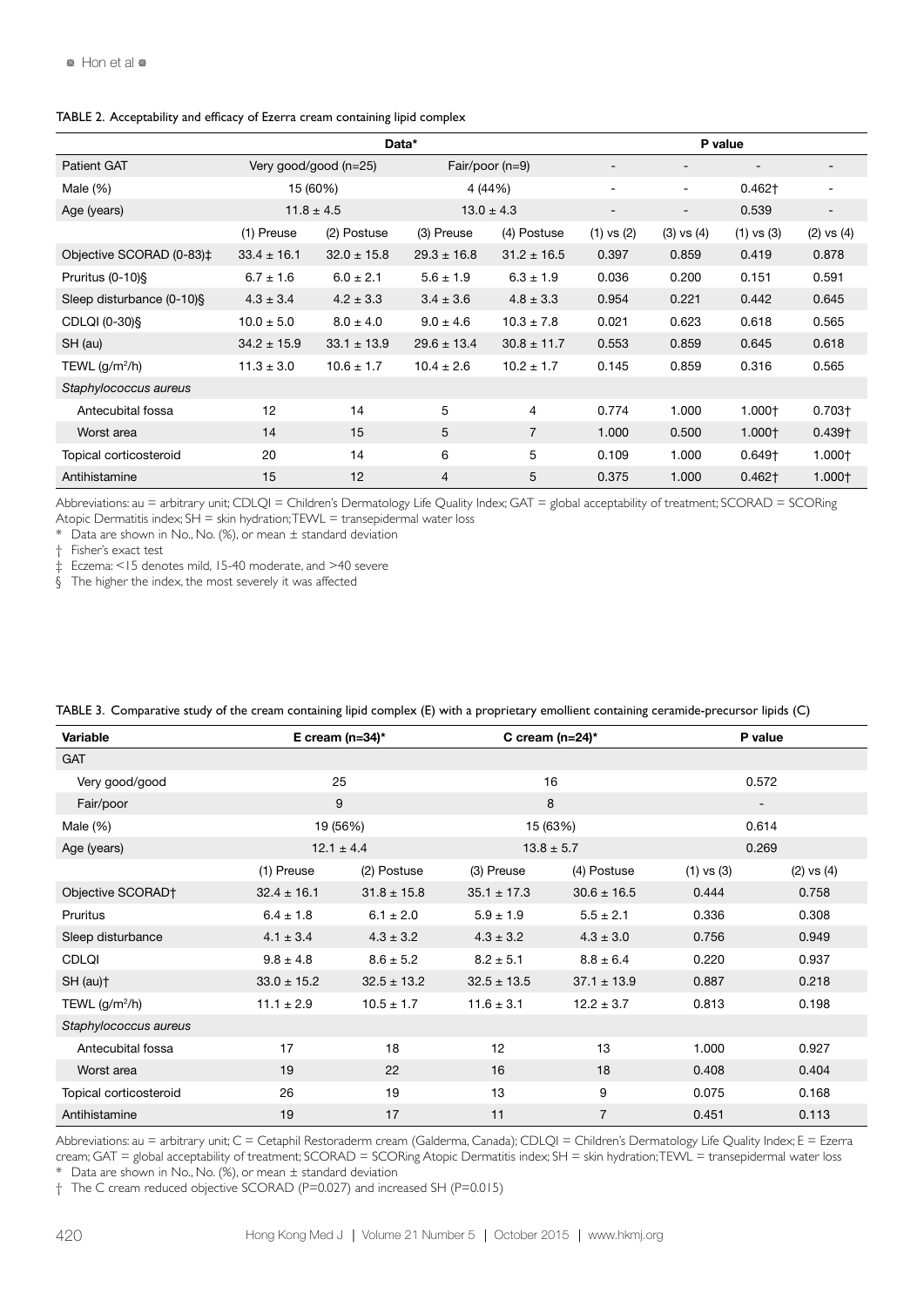years). Editorials, letters, practice guidelines, reviews, and animal studies were excluded. In addition, the bibliographies of the retrieved articles and our own research database were also hand searched. As of 23 April 2014, 18 articles were obtained (Table 413,27,33-48). The common proprietary moisturisers were included. The publications generally provided limited evidence of efficacy and biophysical effects (such as SH and TEWL), but virtually no data on patient acceptability and effects on *Staphylococcus aureus* colonisation.

#### **Discussion**

Atopic dermatitis is a chronically relapsing dermatosis characterised by pruritus, skin dryness, inflammation, secondary bacterial infection by *S aureus*, and poor quality of life.<sup>1,15-17</sup> The stratum corneum normally consists of fully differentiated corneocytes surrounded by natural moisturising factor and a lipid-rich matrix containing cholesterol, free fatty acids, and ceramide. In AD, metabolism of lipid and filaggrin protein is abnormal, causing a deficiency of ceramide and natural moisturising factors and impairment of epidermal barrier function that leads to increased TEWL and abnormal skin integrity.1,4,7,18-21 Moisturisers form the first-line therapy as maintenance and therapeutic management in childhood-onset AD.1,22,23 Hydration of the skin helps to improve dryness, reduce pruritus, and restore disturbed barrier function. Bathing without the use of moisturiser may compromise SH.24-26

In this study, we explored clinical efficacy and acceptability of a proprietary moisturiser (E) containing shea butter extract. The cream was acceptable as 'very good' or 'good' in about three quarters of patients with AD who tried the moisturiser, and ameliorated their pruritus and improved their quality of life.

Compliance or adherence to usage of the moisturising cream was reflected by the GAT and reported frequency of usage (times per day).<sup>27</sup> We did not calculate the amount of moisturising cream used because many parents/patients have discarded the tubes or failed to bring them back for weighing in previous trials. Topical steroid usage is also an important confounding factor in this study. We standardise treatment for all our patients by not changing their existing topical steroid (mometasone furoate) and other medications (ie oral antihistamine, topical immunomodulant, and Chinese medicine). In previous studies, we found that documentation of the exact amount of steroid usage (weight or frequency of usage) was difficult for similar reasons as those for moisturisers.28 Most parents are still concerned about topical steroid usage and tend to use the minimal amount of steroid as far as possible.29

Alternative explanations for the modest

within-group changes in pruritus and CDLQI (Table 2) include regression to the mean, detection bias, or confounding by co-treatment with topical corticosteroid or usual emollients. Our study did not demonstrate any reduction in clinical severity or *S aureus* colonisation. When compared historically with another product (C) containing ceramideprecursor lipids that we tested in a previous report,<sup>14</sup> although different patients were involved and the E or C products were not received by patients in the same period, the present E cream showed similar efficacy and acceptability with the use of a similar study protocol as the previous study. It appears that specific ceramide-precursor lipids do not confer superiority in terms of acceptability and clinical efficacy.

Regarding intra-group comparisons, the C cream reduced objective SCORAD index (P=0.027) and increased SH (P=0.015), whereas the E cream reduced pruritus and improved CDLQI only in the 'very good'/'good' group (Table 3). Regarding intergroup comparisons, overall there were no significant differences between the pretreatment and posttreatment parameters for the two moisturisers. We note that in the subgroup analysis, pruritus and CDLQI could be the possible contributing factors for the acceptability in the 'very good'/'good' group for the E cream.

Many proprietary emollients/moisturisers are available in the market.<sup>7,22,30,31</sup> Despite claims about their efficacy, little evidence has demonstrated the short- or long-term usefulness of many of these proprietary products. Ceramides, pseudoceramides, or filaggrin protein products have been studied and added to commercial moisturisers to mimic natural skin lipids and moisturising factors.<sup>32</sup> Anxious parents often consult their physicians for recommendation as to the choice of an ideal or perfect moisturiser for their child with AD. Physicians need to have some evidence-based understanding about these moisturisers in order to address issues raised by the parents. We performed a MEDLINE search and found that only a few of these products have published clinical data (Table 413,27,33-48). The majority either do not have patient acceptability or clinical efficacy data in the scientific literature. The efficacy of ceramides and natural moisturiser factors is generally not scientifically documented. Larger-scale, properly conducted randomised controlled trials with recruitment of more study participants may validate subtle differences in clinical efficacy between different emollients. It is likely that there will be similar outcomes in efficacy if the tested emollient is compared with any other traditional emollient such as aqueous cream or Vaseline (Unilever, London, England). Commercial pharmaceutical companies are often unwilling to supply free samples of their product to compare with an inexpensive product,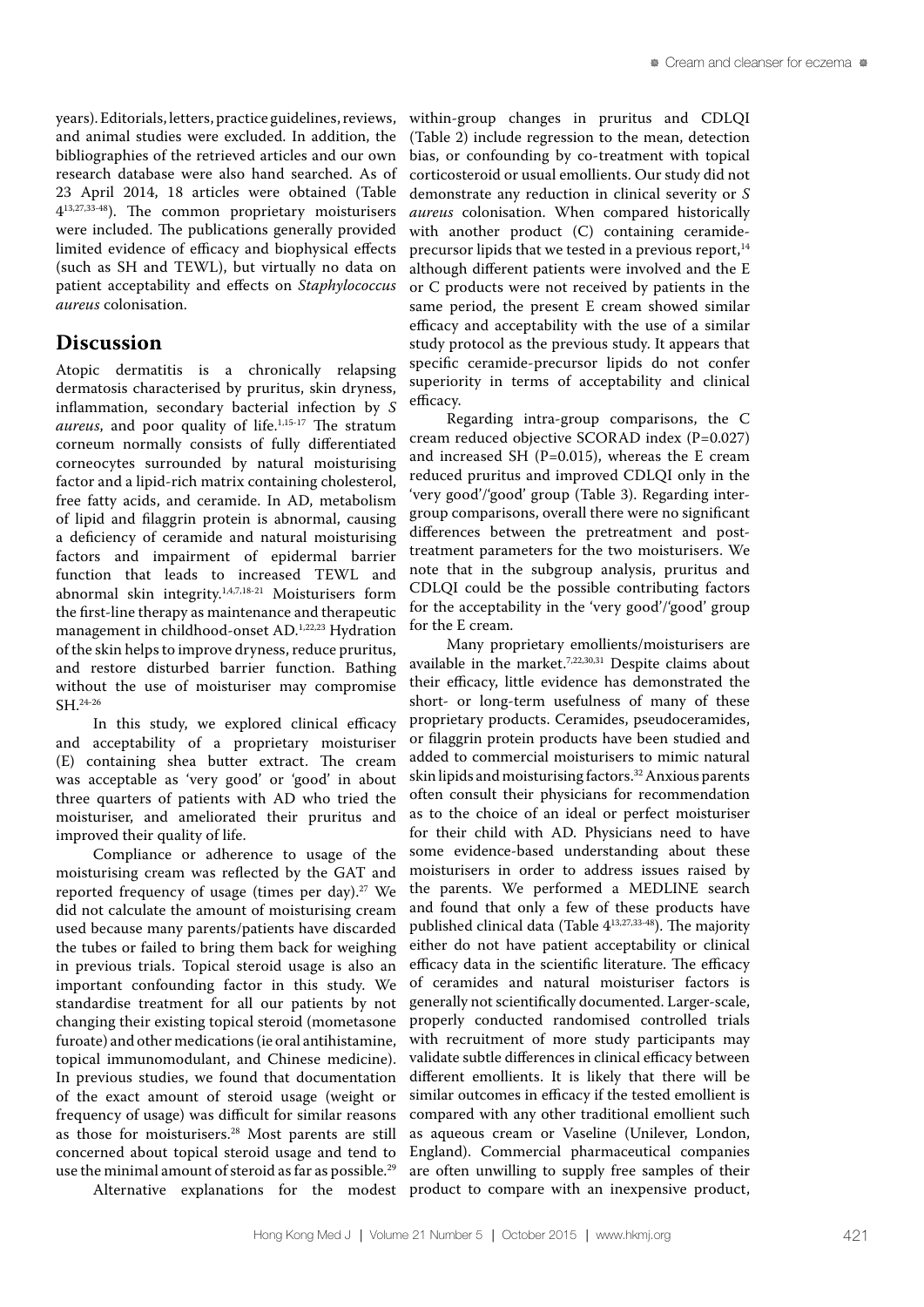#### TABLE 4. Results of a MEDLINE search of studies of selected proprietary moisturisers<sup>13,27,33-48</sup>

| Moisturiser                                                                              | <b>Patient acceptability</b>                                          | <b>Clinical efficacy</b>                                                                                                                                                                                                                                                       |
|------------------------------------------------------------------------------------------|-----------------------------------------------------------------------|--------------------------------------------------------------------------------------------------------------------------------------------------------------------------------------------------------------------------------------------------------------------------------|
| Aqueous cream BP                                                                         | Not evaluated                                                         | Not evaluated                                                                                                                                                                                                                                                                  |
| Aqueous cream BP                                                                         | Not evaluated                                                         | Not evaluated                                                                                                                                                                                                                                                                  |
| Cetaphil Moisturizing Cream (Galderma Pharma SA,<br>Lausanne, Switzerland)               | Not evaluated                                                         | Clinical dryness scores improved                                                                                                                                                                                                                                               |
| Cetaphil Moisturizing Cream (Galderma Pharma SA,<br>Lausanne, Switzerland)               | Acceptability in three quarters of<br>patients with atopic dermatitis | Skin dryness improved                                                                                                                                                                                                                                                          |
| Cetaphil Moisturizing Cream (Galderma Pharma SA,<br>Lausanne, Switzerland)               | Patient satisfaction                                                  | Not evaluated                                                                                                                                                                                                                                                                  |
| Cetaphil Restoraderm Moisturizer (Galderma Pharma<br>SA, Lausanne, Switzerland)          | Not evaluated                                                         | Improved erythema, scaling, or dryness                                                                                                                                                                                                                                         |
| Curél (Kao, Tokyo, Japan)                                                                | Not evaluated                                                         | No change in eczema severity or quality of life                                                                                                                                                                                                                                |
| Dove (Unilever, London, UK)                                                              | No data                                                               | 2 Cases of contact dermatitis                                                                                                                                                                                                                                                  |
| EpiCeram (PuraCap Pharmaceutical, Plainfield [NJ],<br>US)                                | Not evaluated                                                         | No advantages in clinical effectiveness and cost-<br>effectiveness                                                                                                                                                                                                             |
| Johnson's Baby Cream (Johnson and Johnson, New<br>Brunswick [NJ], US)                    | No data                                                               | Johnson's baby oil for radiodermatitis not superior to<br>Vicco Turmeric Skin Cream (Nagpur, India)                                                                                                                                                                            |
| Keri cream (Novartis, Basel, Switzerland)                                                | No data                                                               | The overall rheology of cream had little direct effect<br>on both the moisturising efficacy and the perceived<br>perceptual attributes for hand dermatitis                                                                                                                     |
| Alpha Keri (Mentholatum Australasia Pty Ltd,<br>Scoresby, Australia)                     | No data                                                               | No data                                                                                                                                                                                                                                                                        |
| Stelatopia Moisturizing Cream (Mustela, Courbevoie,<br>France)                           | No data                                                               | No data                                                                                                                                                                                                                                                                        |
| Oilatum Cream (Stiefel Laboratories Inc, Research<br>Triangle Park [NC], US)             | Not evaluated                                                         | Uncertain beneficial effects but allergic contact<br>dermatitis from quaternium-15 in Oilatum cream                                                                                                                                                                            |
| Physiogel Cream (Stiefel Laboratories Inc, Research<br>Triangle Park [NC], US)           | Not evaluated                                                         | Not evaluated                                                                                                                                                                                                                                                                  |
| Physiogel A (Stiefel Laboratories Inc, Research Triangle Not evaluated<br>Park [NC], US) |                                                                       | Not evaluated                                                                                                                                                                                                                                                                  |
| Sebamed Cream (Sebapharma GmbH & Co, Boppard, Not evaluated<br>Germany)                  |                                                                       | No significant erythema, oedema, dryness, or scaling<br>elicited by any of the 3 test components including<br>Sebamed<br>Parents did not report any side-effects<br>All 3 studied interventions used as whole body<br>cleansers were efficacious and well-tolerated by infants |
| Vaseline 100% Pure Petroleum Jelly (Unilever, London, No data<br>UK)                     |                                                                       | No data                                                                                                                                                                                                                                                                        |

Abbreviations: ICAM-1 = intercellular adhesion molecule 1; SCORAD = SCORing Atopic Dermatitis index;TEWL = transepidermal water loss

even if more validated and conclusive results treatment can be optimised.<sup>17</sup> may be obtained by increasing the sample size in clinical trials. That is perhaps why there are so few comparative clinical studies in the medical literature.

In a wider context, AD is a complex multifactorial atopic disease. Monotherapy targeting merely at replacement of ceramides, pseudoceramides, or *aureus* must be adequately treated before emollient optimal compliance.

filaggrin degradation products at the epidermis is must educate and guide the parents and the patient often suboptimal. In particular, colonisation with *S*  to choose the most acceptable formulation to ensure The major hindrance to the efficacy of a moisturiser is the patient's perception as to what an ideal moisturiser should be.8 Indeed, it is often not the product, but the patient's acceptability that determines whether it may be used consistently. Therefore, the physician caring for a patient with AD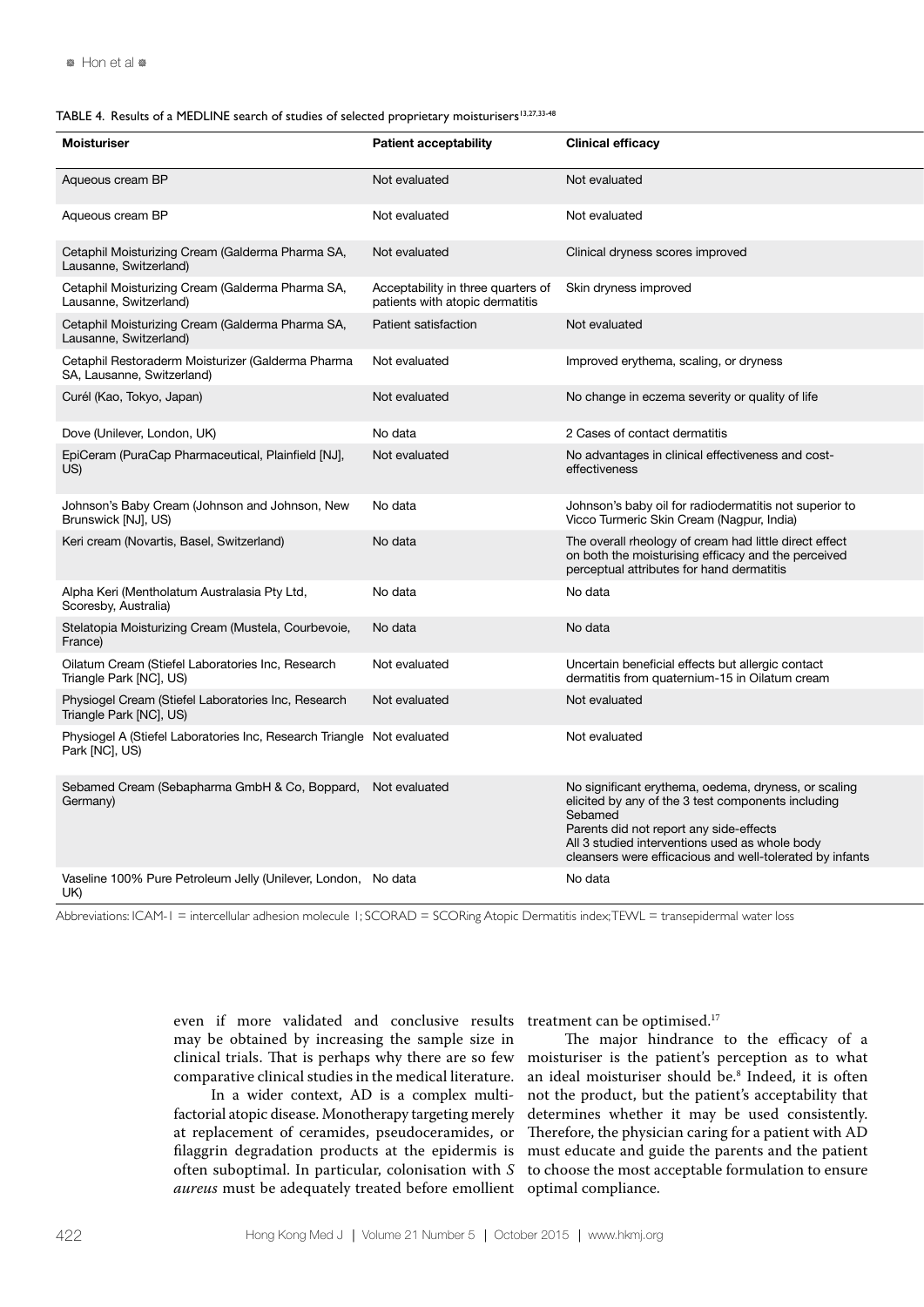| <b>Biophysical effects</b>                                                                                                                                                                                                                   | <b>Staphylococcus</b><br>aureus | Reference                                                                                     |
|----------------------------------------------------------------------------------------------------------------------------------------------------------------------------------------------------------------------------------------------|---------------------------------|-----------------------------------------------------------------------------------------------|
| Increased desquamatory and inflammatory protease activity<br>Changes in corneocyte maturity and size                                                                                                                                         | Not evaluated                   | Mohammed et al, 2011 <sup>33</sup>                                                            |
| Reduced the subcutaneous thickness of healthy skin and increased its permeability to<br>water loss                                                                                                                                           | Not evaluated                   | Tsang and Guy, 2010 <sup>34</sup>                                                             |
| Reduction of TEWL and increased skin hydration (all P<0.01)<br>A significantly higher level of ceramide $(P<0.05)$ and a trend towards increased water content                                                                               | Not evaluated                   | Simpson et al, 2013 <sup>35</sup>                                                             |
| Skin hydration improved<br>No significant improvement in SCORAD or TEWL after 2 weeks                                                                                                                                                        | No difference                   | Hon et al, 2010 <sup>27</sup>                                                                 |
| Skin dryness, roughness, desquamation, and sensitivity reduced                                                                                                                                                                               | Not evaluated                   | Laquieze et al, 2007 <sup>36</sup>                                                            |
| Increased corneometry and decreased TEWL                                                                                                                                                                                                     | Not evaluated                   | Simpson et al, 2012 <sup>37</sup>                                                             |
| Skin hydration improved<br>No deterioration in TEWL                                                                                                                                                                                          | Not evaluated                   | Hon et al, 2011 <sup>13</sup>                                                                 |
| No data                                                                                                                                                                                                                                      | No data                         | Miller et al, 200838                                                                          |
| Not evaluated                                                                                                                                                                                                                                | Not evaluated                   | Miller et al, 2011 <sup>39</sup><br>Draelos, 2008 <sup>40</sup><br>Madaan, 2008 <sup>41</sup> |
| No data                                                                                                                                                                                                                                      | No data                         | Palatty et al, 2014 <sup>42</sup>                                                             |
| TEWL and skin capacitance                                                                                                                                                                                                                    | No data                         | Wang et al, 1999 <sup>43</sup>                                                                |
| No data                                                                                                                                                                                                                                      | No data                         | No data on MEDLINE to date                                                                    |
| No data                                                                                                                                                                                                                                      | No data                         | No data on MEDLINE to date                                                                    |
| Not evaluated                                                                                                                                                                                                                                | Not evaluated                   | Boffa and Beck, 1996 <sup>44</sup><br>Garfield. 1966 <sup>45</sup>                            |
| Some reduction of skin erythema                                                                                                                                                                                                              | Not evaluated                   | Yilmaz and Borchert, 200646                                                                   |
| Inhibited the development of ultraviolet light-induced erythema and thymine dimer formation Not evaluated<br>in normal human skin, but did not alter the number of Ki67+ proliferating keratinocytes and<br>the expression of p53 and ICAM-1 |                                 | Kemeny et al, 2007 <sup>47</sup>                                                              |
| Not evaluated                                                                                                                                                                                                                                | Not evaluated                   | Dizon et al. 2010 <sup>48</sup>                                                               |
| No data                                                                                                                                                                                                                                      | No data                         | No data on MEDLINE to date                                                                    |

This open-label series confirms our previous emollient alone is bound to be suboptimal in efficacy. experience in emollient research. First, patient acceptance of the strengths, types, and formulations of any novel products need to be studied, preferably in randomised controlled trials. Second, holistic efficacy studies of all clinical parameters (namely severity scores, quality-of-life indices, SH, TEWL, *S aureus* colonisation, and patient acceptance) must be included. Third, as AD is not a simple epidermal skin disease but rather a complex atopic disease,

## **Conclusions**

Well-designed, large-scale, randomised, placebocontrolled trials to document therapeutic effects on disease severity, skin biophysiological parameters, quality of life, and patient acceptability are needed. Patient's acceptability of a certain product is pivotal for compliance and clinical outcome. Only few of the many proprietary moisturisers for AD have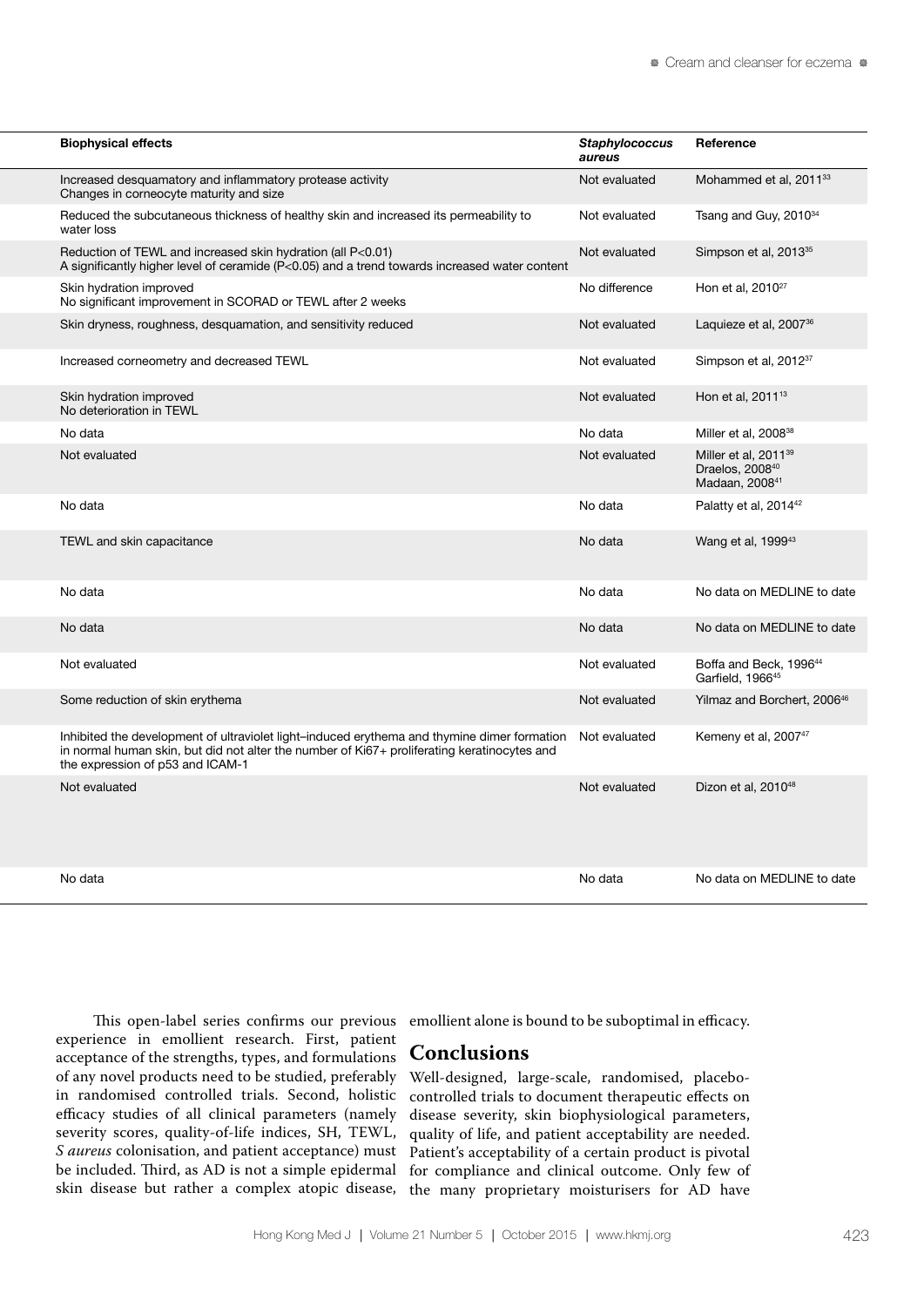undergone clinical trials to evaluate clinical efficacy and patient acceptability.

### **Declaration**

Drs KL Hon and TF Leung have performed research on eczema therapeutics, and written about the subject matter of filaggrin, ceramides, and emollients.

## **Acknowledgements**

We thank Hoe Pharma in Hong Kong for freely supplying the studied materials. The company, however, was not involved in the design or analysis of the research data. The products used in the present study could be examples of other similar products containing shea butter.

#### **References**

- 1. Leung AK, Hon KL, Robson WL. Atopic dermatitis. Adv Pediatr 2007;54:241-73.
- 2. Sandilands A, Terron-Kwiatkowski A, Hull PR, et al. Comprehensive analysis of the gene encoding filaggrin uncovers prevalent and rare mutations in ichthyosis vulgaris and atopic eczema. Nat Genet 2007;39:650-4.
- 3. Sandilands A, Smith FJ, Irvine AD, McLean WH. Filaggrin's fuller figure: a glimpse into the genetic architecture of atopic dermatitis. J Invest Dermatol 2007;127:1282-4.
- 4. Enomoto H, Hirata K, Otsuka K, et al. Filaggrin null mutations are associated with atopic dermatitis and elevated levels of IgE in the Japanese population: a family and case-control study. J Hum Genet 2008;53:615-21.
- 5. Chamlin SL, Kao J, Frieden IJ, et al. Ceramide-dominant barrier repair lipids alleviate childhood atopic dermatitis: changes in barrier function provide a sensitive indicator of disease activity. J Am Acad Dermatol 2002;47:198-208.
- 6. Maintz L, Novak N. Getting more and more complex: the pathophysiology of atopic eczema. Eur J Dermatol 2007;17:267-83.
- 7. Hon KL, Leung AK. Use of ceramides and related products for childhood-onset eczema. Recent Pat Inflamm Allergy Drug Discov 2013;7:12-9.
- 8. Hon KL, Wang SS, Pong NH, Leung TF. The ideal moisturizer: a survey of parental expectations and practice in childhood-onset eczema. J Dermatolog Treat 2013;24:7- 12.
- 9. Williams HC, Burney PG, Pembroke AC, Hay RJ. The U.K. Working Party's Diagnostic Criteria for Atopic Dermatitis. III. Independent hospital validation. Br J Dermatol 1994;131:406-16.
- 10. Hon KL, Wong KY, Leung TF, Chow CM, Ng PC. Comparison of skin hydration evaluation sites and correlations among skin hydration, transepidermal water loss, SCORAD index, Nottingham Eczema Severity Score, and quality of life in patients with atopic dermatitis. Am J Clin Dermatol 2008;9:45-50.
- 11. Severity scoring of atopic dermatitis: the SCORAD index. Consensus Report of the European Task Force on Atopic Dermatitis. Dermatology 1993;186:23-31.
- 12. Kunz B, Oranje AP, Labreze L, Stalder JF, Ring J, Taieb A. Clinical validation and guidelines for the SCORAD index: consensus report of the European Task Force on Atopic

Dermatitis. Dermatology 1997;195:10-9.

- 13. Hon KL, Wang SS, Lau Z, et al. Pseudoceramide for childhood eczema: does it work? Hong Kong Med J 2011;17:132-6.
- 14. Hon KL, Pong NH, Wang SS, Lee VW, Luk NM, Leung TF. Acceptability and efficacy of an emollient containing ceramide-precursor lipids and moisturizing factors for atopic dermatitis in pediatric patients. Drugs R D 2013;13:37-42.
- 15. Leung DY, Boguniewicz M, Howell MD, Nomura I, Hamid QA. New insights into atopic dermatitis. J Clin Invest 2004;113:651-7.
- 16. Hon KL, Lam MC, Leung TF, et al. Clinical features associated with nasal *Staphylococcus aureus* colonisation in Chinese children with moderate-to-severe atopic dermatitis. Ann Acad Med Singapore 2005;34:602-5.
- 17. Hon KL, Wang SS, Lee KK, Lee VW, Fan LT, Ip M. Combined antibiotic/corticosteroid cream in the empirical treatment of moderate to severe eczema: friend or foe? J Drugs Dermatol 2012;11:861-4.
- 18. Hanifin JM, Rajka RG. Diagnostic features of atopic dermatitis. Acta Derm Venereol (Stockh) 1980;2:44-7.
- 19. Hanifin JM. Atopic dermatitis. J Am Acad Dermatol 1982;6:1-13.
- 20. Candi E, Schmidt R, Melino G. The cornified envelope: a model of cell death in the skin. Nat Rev Mol Cell Biol 2005;6:328-40.
- 21. Leung DY, Nicklas RA, Li JT, et al. Disease management of atopic dermatitis: an updated practice parameter. Joint Task Force on Practice Parameters. Ann Allergy Asthma Immunol 2004;93(3 Suppl 2):S1-21.
- 22. Hon KL, Leung AK, Barankin B. Barrier repair therapy in atopic dermatitis: an overview. Am J Clin Dermatol 2013;14:389-99.
- 23. Krakowski AC, Eichenfield LF, Dohil MA. Management of atopic dermatitis in the pediatric population. Pediatrics 2008;122:812-24.
- 24. Lancaster W. Atopic eczema in infants and children. Community Pract 2009;82:36-7.
- 25. Tarr A, Iheanacho I. Should we use bath emollients for atopic eczema? BMJ 2009;339:b4273.
- 26. Hon KL, Leung TF, Wong Y, So HK, Li AM, Fok TF. A survey of bathing and showering practices in children with atopic eczema. Clin Exp Dermatol 2005;30:351-4.
- 27. Hon KL, Ching GK, Leung TF, Choi CY, Lee KK, Ng PC. Estimating emollient usage in patients with eczema. Clin Exp Dermatol 2010;35:22-6.
- 28. Hon KL, Leung TF, Ng PC, et al. Efficacy and tolerability of a Chinese herbal medicine concoction for treatment of atopic dermatitis: a randomized, double-blind, placebocontrolled study. Br J Dermatol 2007;157:357-63.
- 29. Hon KL, Kam WY, Leung TF, et al. Steroid fears in children with eczema. Acta Paediatr 2006;95:1451-5.
- 30. Roos TC, Geuer S, Roos S, Brost H. Recent advances in treatment strategies for atopic dermatitis. Drugs 2004;64:2639-66.
- 31. Baumer JH. Atopic eczema in children, NICE. Arch Dis Child Educ Pract Ed 2008;93:93-7.
- 32. Park KY, Kim DH, Jeong MS, Li K, Seo SJ. Changes of antimicrobial peptides and transepidermal water loss after topical application of tacrolimus and ceramide-dominant emollient in patients with atopic dermatitis. J Korean Med Sci 2010;25:766-71.